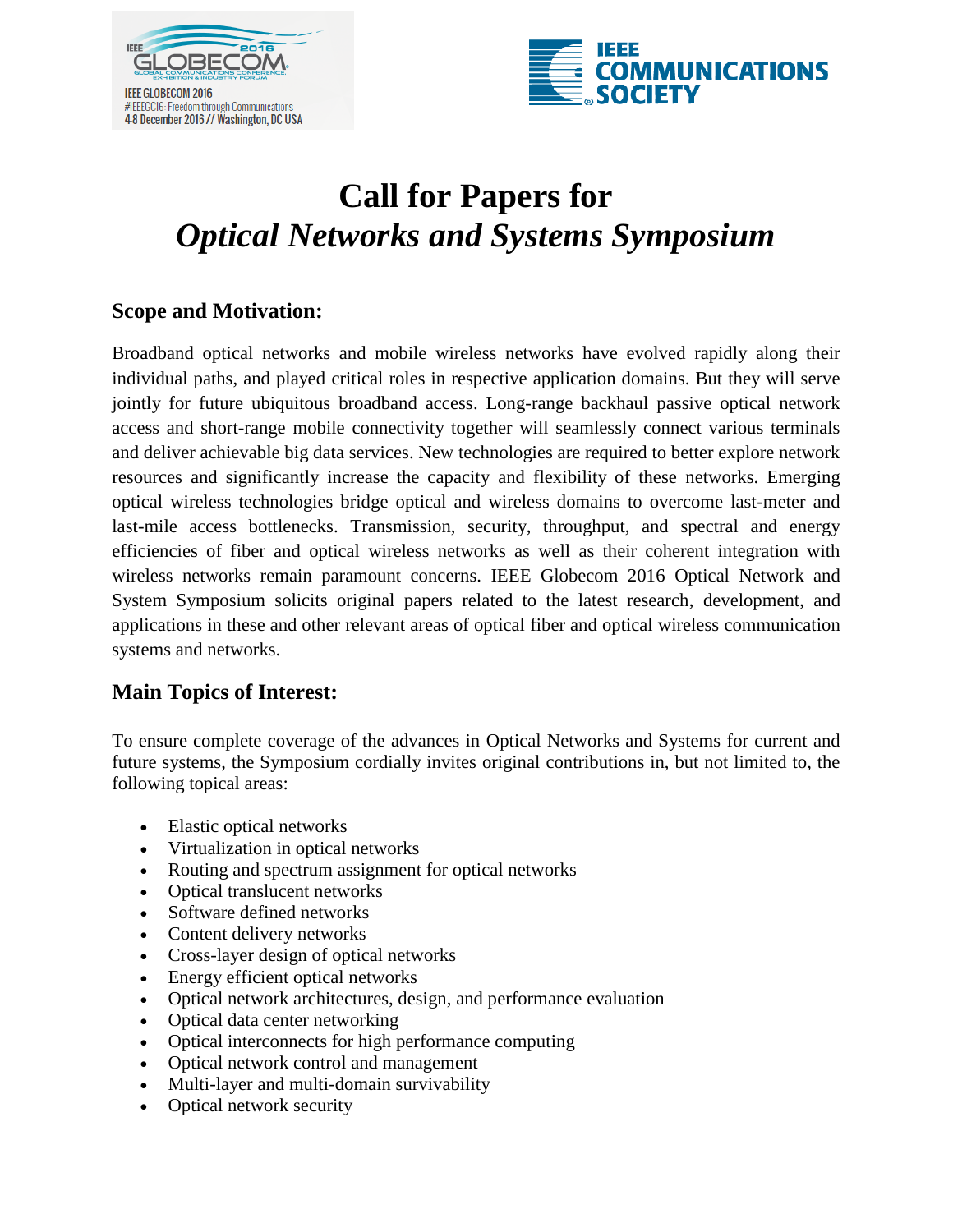



- Optical network testbeds and experiments
- Flexible rate and flexi-grid transmission
- Optical channel characterization
- Coding, modulation, and signal processing for optical systems
- OFDM and MIMO for optical systems
- Impairment mitigation techniques
- Capacity of optical systems
- Free space optical communications and networking
- Lighting constrained visible light communications and networks
- Multi-band optical spectrum utilization and optimization
- Visible light positioning and navigation
- Underwater optical communications
- Ultraviolet communications and networks
- Optical vehicular networks
- Optical wireless access networks
- Radio-over-fiber
- Fiber access networks and wireless backhaul
- Inter- and intra- data center networks

## **Sponsoring Technical Committees:**

- Optical Networking
- Transmission, Access and Optical Systems

## **How to Submit a Paper:**

The IEEE Globecom 2016 website provides full instructions on how to submit papers. You will select the desired symposium when submitting. **The paper submission deadline is April 1, 2016. Unlike recent ICC's and Globecom's, this is a hard deadline that will not be extended.**

## **Symposium Co-Chairs:**

- Suresh Subramaniam (George Washington University, USA) suresh@gwu.edu
- Zhengyuan (Daniel) Xu (USTC, China) [xuzy@ustc.edu.cn](mailto:xuzy@ustc.edu.cn)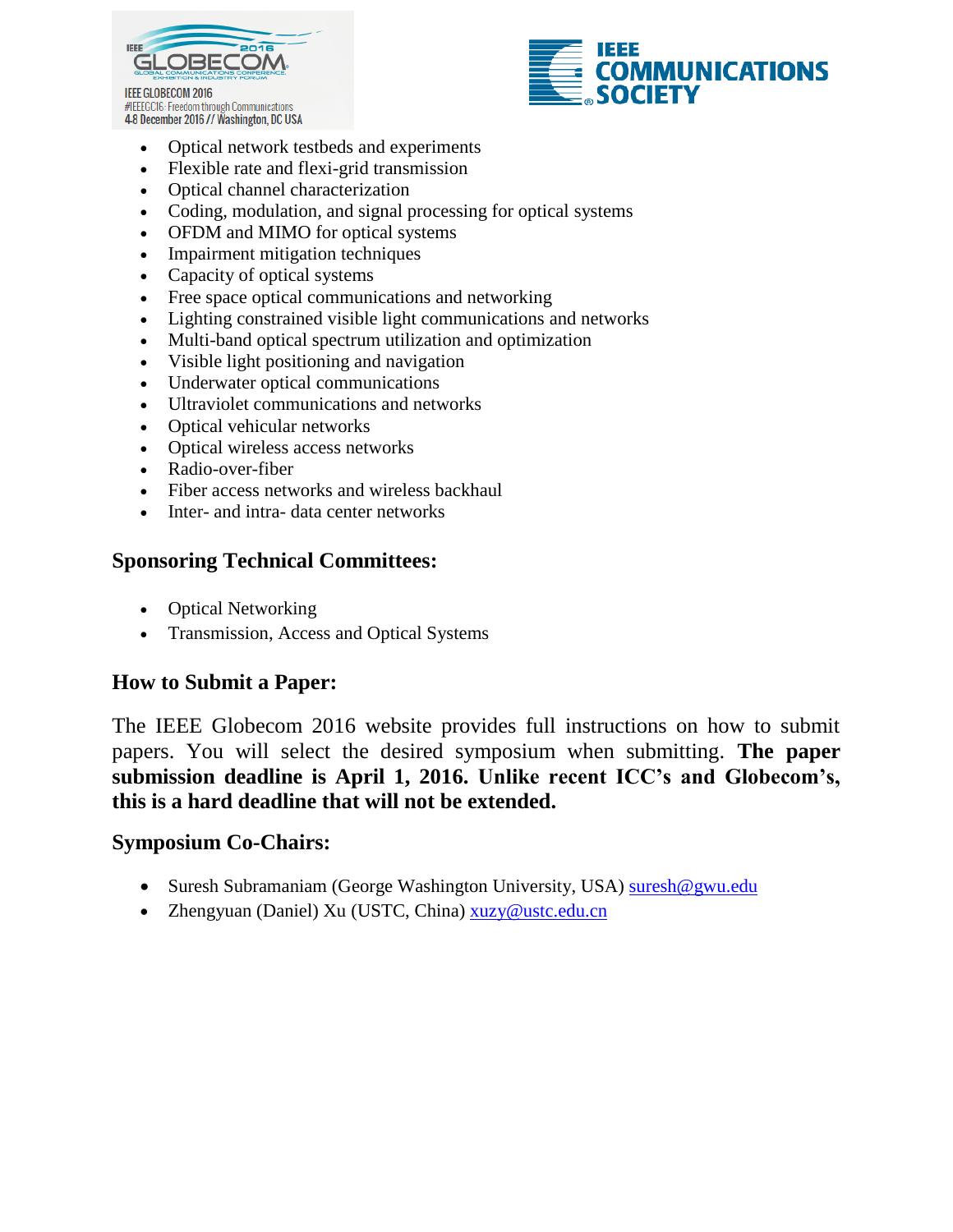



## **Biographies:**



**Suresh Subramaniam** (S'95-M'97-SM'07-F'15) received the Ph.D. degree in electrical engineering from the University of Washington, Seattle, in 1997. He is a Professor in the Department of Electrical and Computer Engineering at George Washington University, Washington, DC. His research interests are in the architectural, algorithmic, and performance aspects of communication networks, with current emphasis on optical networks, cloud computing, and data center networks. He has published over 150 peer-reviewed papers in these areas.

Dr. Subramaniam is a co-editor of three books on optical networking. He has served on the program committees of several conferences including Infocom, ICC, Globecom, and OFC, and as TPC Co-Chair for LANMAN 2014, INFOCOM 2013, ANTS 2008, and the optical networks symposia at Globecom 2006, ICC 2007, and Globecom 2016. He was Chair of the IEEE Communication Society's Optical Networking Technical Committee from January 2012 to December 2013. He is or has been on the editorial boards of the IEEE/ACM Transactions on Networking, IEEE/OSA Journal of Optical Communications and Networking, Elsevier Optical Switching and Networking, Springer Photonic Network Communications, and KICS Journal of Communications and Networks. He is a co-recipient of Best Paper Awards at the ICC 2006 Symposium on Optical Systems and Networks, and at the 1997 SPIE Conference on All-Optical Communication Systems.

He is a Fellow of the IEEE.